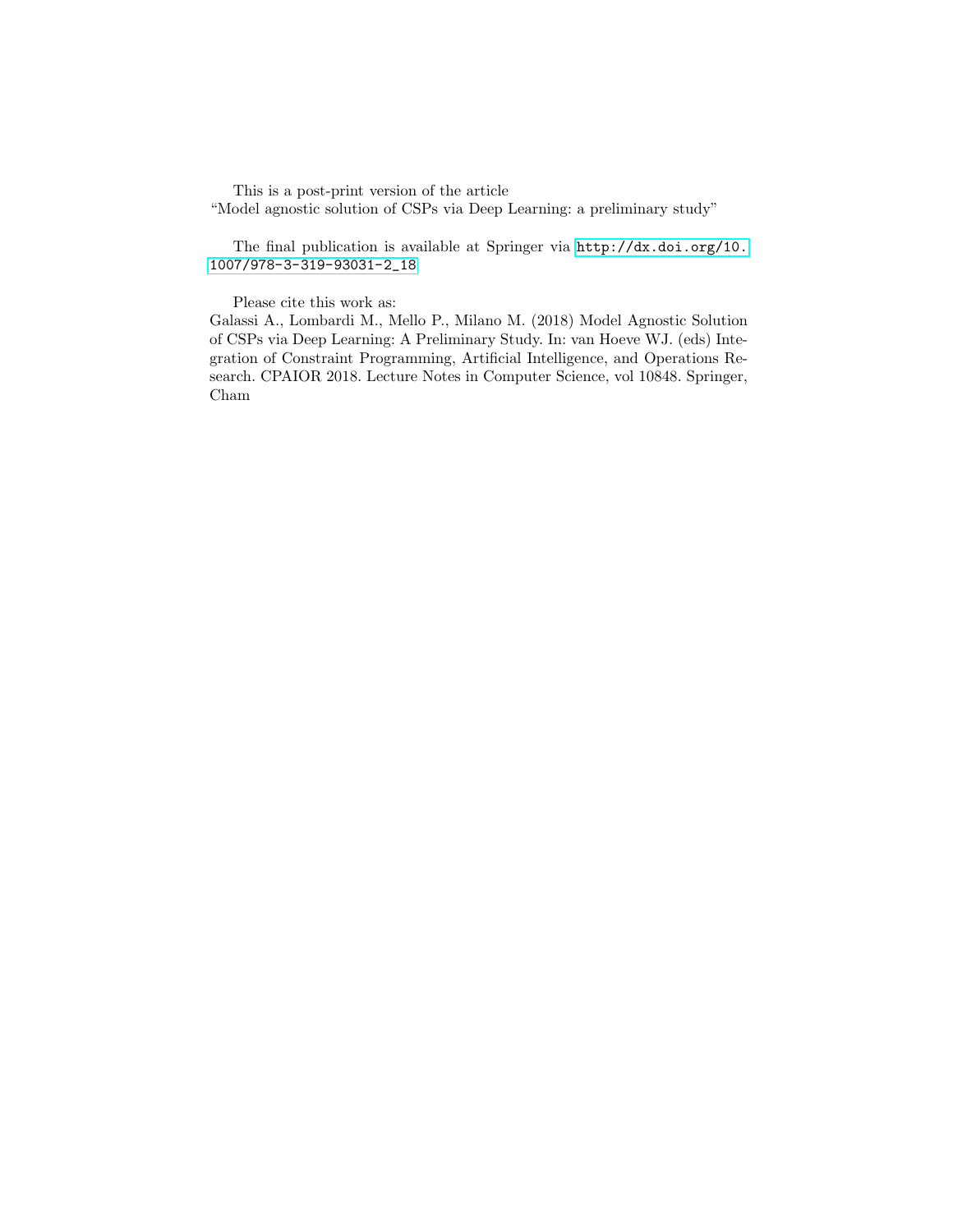# Model agnostic solution of CSPs via Deep Learning: a preliminary study

Andrea Galassi<sup>( $\boxtimes$ )</sup>, Michele Lombardi, Paola Mello, and Michela Milano

Department of Computer Science and Engineering (DISI), University of Bologna {a.galassi,michele.lombardi2,paola.mello,michela.milano}@unibo.it

Abstract. Deep Neural Networks (DNNs) have been shaking the AI scene, for their ability to excel at Machine Learning tasks without relying on complex, hand-crafted, features. Here, we probe whether a DNN can learn how to construct solutions of a CSP, without any explicit symbolic information about the problem constraints. We train a DNN to extend a feasible solution by making a single, globally consistent, variable assignment. The training is done over intermediate steps of the construction of feasible solutions. From a scientific standpoint, we are interested in whether a DNN can learn the structure of a combinatorial problem, even when trained on (arbitrarily chosen) construction sequences of feasible solutions. In practice, the network could also be used to guide a search process, e.g. to take into account (soft) constraints that are implicit in past solutions or hard to capture in a traditional declarative model. This research line is still at an early stage, and a number of complex issues remain open. Nevertheless, we already have intriguing results on the classical Partial Latin Square and N-Queen completion problems.

#### 1 Introduction

Deep Neural Networks (DNNs) [\[12\]](#page-9-0), are characterized by the ability to learn high-level concepts without the need of symbolic features. In this paper, we investigate the idea that DNNs could be capable of learning how to solve combinatorial problems, with no explicit information about the problem constraints. This is partially motivated by the results achieved in a previous work regarding the application of DNNs to a board game [\[3\]](#page-9-1). In particular, we train a DNN to extend a feasible partial solution by making a single, globally consistent, variable assignment.

In principle, such a network could be used to guide a search process: this may be used to take into account constraints that are either implicit in the training solutions, or too difficult to capture in a declarative model. In this sense, the approach is complementary to Empirical Model Learning (EML) [\[14\]](#page-9-2), where the goal is instead to learn a constraint. The method presented here is applicable even when only positive examples (i.e. feasible solutions) are available. Moreover, using the DNN to guide search may also provide a speed-up when solving multiple instances of the same problem. Practical applications are not our only driver, however: there is a strong scientific interest in assessing to what extent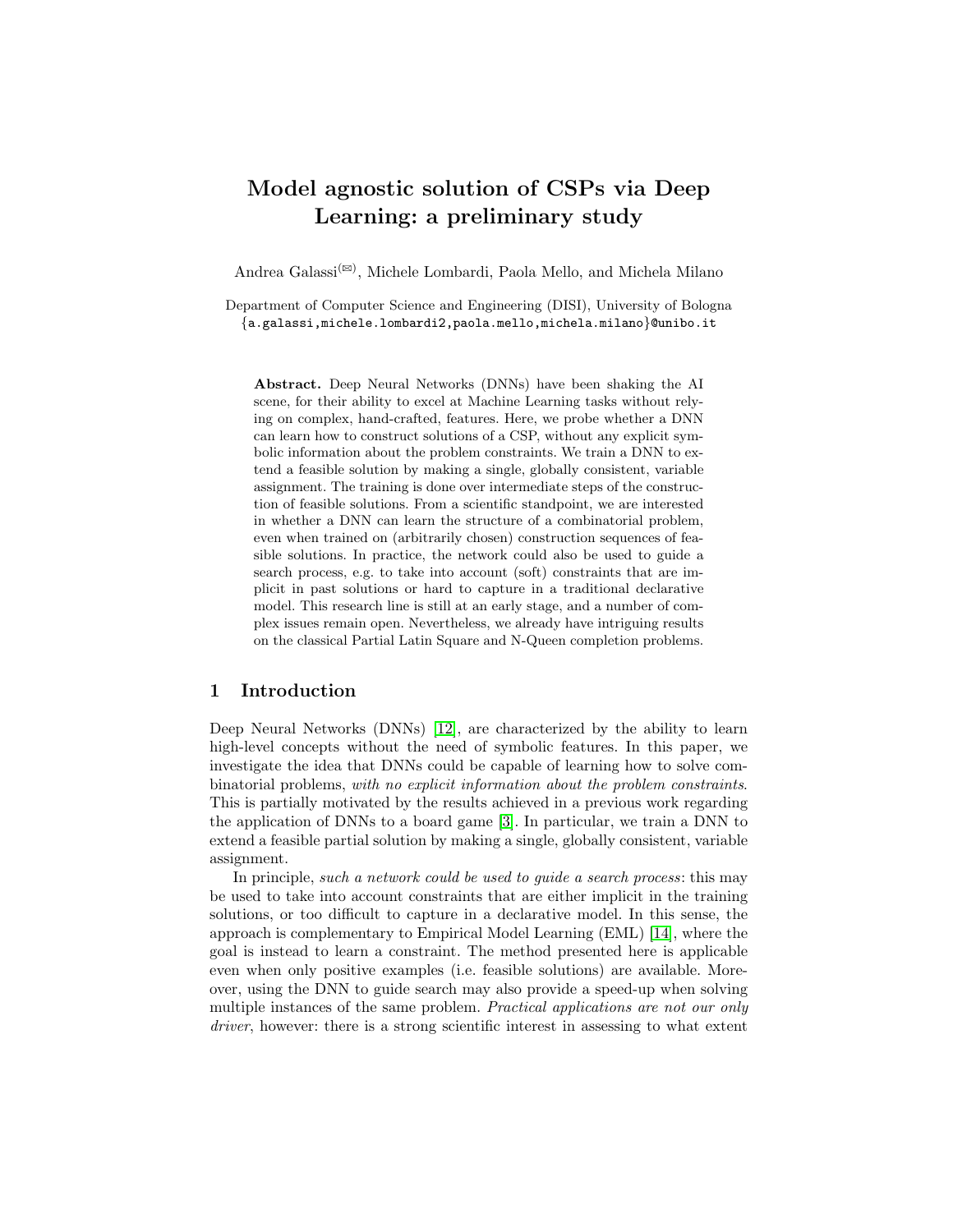a sub-symbolic technique, trained on arbitrarily chosen solution construction sequences, can learn something of the problem structure.

This line of research is at an early stage, and there are many complex issues to be solved before reaching practical viability. So far, we have focused on two classical Constraint Satisfaction Problems (CSPs), namely N-queen completion and Partial Latin Square. For these benchmarks we have intriguing results, the most striking being an impressive discrepancy between the (low) DNN accuracy and its (very high) ability to generate feasible assignments: this suggest that the network is indeed learning something about the problem structure, even if it has been trained to "mimic" specific solution construction sequences.

This is not the first time that Neural Networks have been employed to solve CSPs. For example, Guarded Discrete Stochastic networks [\[1\]](#page-9-3) can solve generic CSPs in an unsupervised way. They rely on a Hopfield network to find consistent variable assignment, and on a "guard" network to force the assignment of all the variables. The GENET [\[16\]](#page-10-0) method can construct neural networks capable of solving binary CSPs, and was later extended in EGENET [\[13\]](#page-9-4) to support nonbinary CSPs. In [\[2\]](#page-9-5), a CSP is first reformulated as a quadratic optimization problem. Then, a heuristic is used to guide the evolution of a Hopfield network from an initial state representing an infeasible solution to a final feasible state. Crucially, all these methods rely on full knowledge of the problem constraints to craft both the structure and the weights of the networks. What we are trying to do is in fact radically different.

### 2 General Method and Grounding

General Approach. We train a DNN to extend a partial solution of a combinatorial problem, by making a single additional assignment that is globally consistent, i.e. that can be extended to a full solution.

We use simple bit vectors for both the network input and output. We represent assignments using a one-hot encoding, i.e. for a variable with  $n$  values we reserve *n* bits; raising the *i*-th bit corresponds to assigning the *i*-th domain value. If no bit is raised, the variable is unassigned. Using such a simple format makes our input encoding general (any set of finite domain variables can be encoded), and truly agnostic to the problem constraints. As a major drawback, the method is currently restricted to problems of a pre-determined size.

Our training examples are obtained by deconstructing a comparatively small set of solutions. We considered two different strategies, referred to as random and systematic deconstruction, as described in Algorithm [1](#page-3-0) and [2.](#page-3-1) Both methods operate by processing a partial solution  $s$  and populate a dataset  $T$  with pairs of partial solutions and assignments. In the pseudo code,  $s_i$  refers to the value of the *i*-th variable in s, and  $s_i = \perp$  if the variable is unassigned. The random strategy generates in a backward fashion one arbitrary construction sequence for the solution. The systematic strategy generates all possible construction sequences. When all the original solutions have been deconstructed, we prune the dataset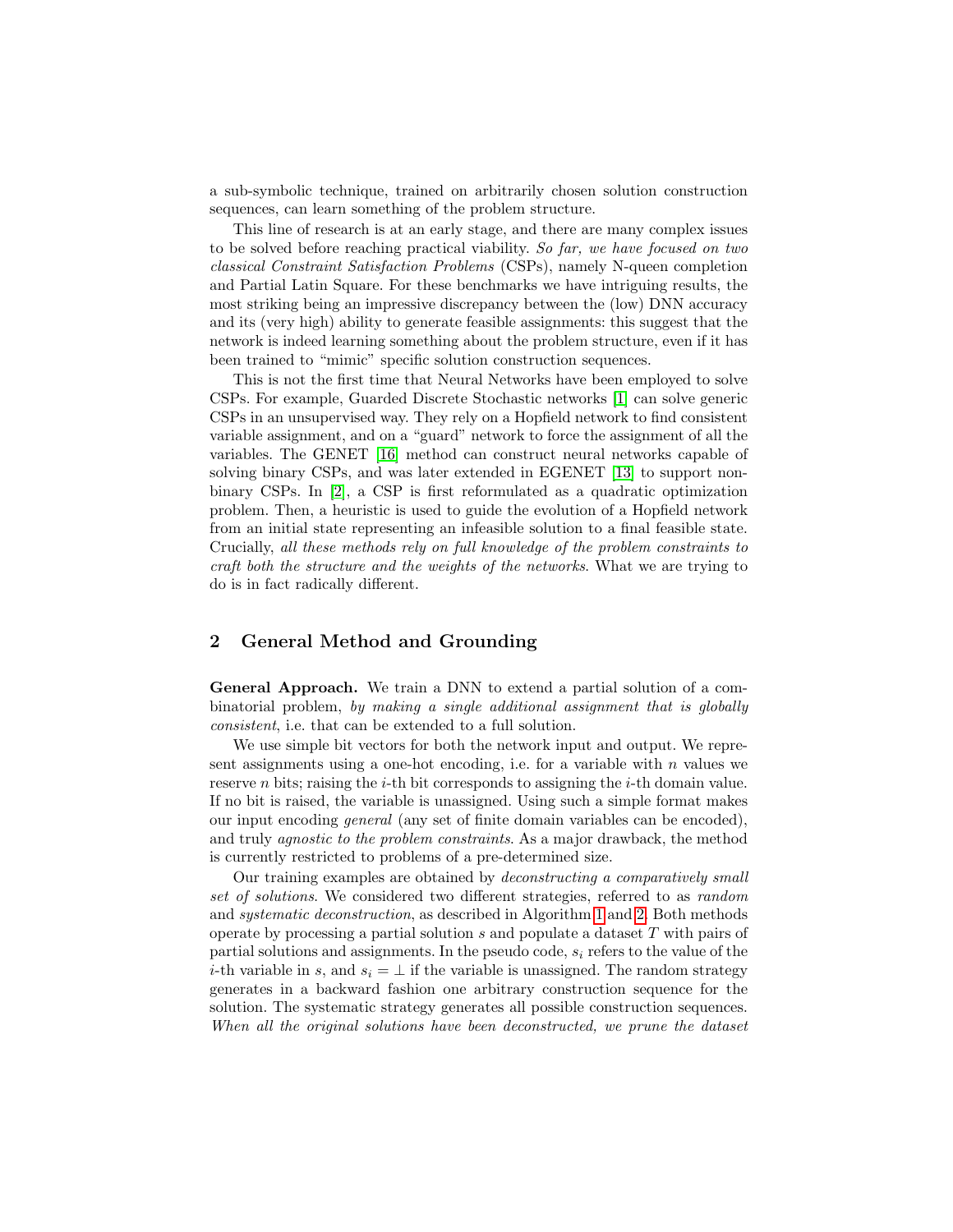by considering all groups of examples sharing the same partial solution, and selecting a single representative at random.

<span id="page-3-1"></span><span id="page-3-0"></span>

| Alg. 1 Random Deconstruction(s)      | Alg. 2 SystematicDeconstruction(s)   |
|--------------------------------------|--------------------------------------|
| Randomly choose a variable index $i$ | for all variable indices $i$ do      |
| $s' = s$ (copy the partial solution) | $s' = s$ (copy the partial solution) |
| $s_i' = \perp$ (undo one assignment) | $s_i' = \perp$ (undo one assignment) |
| Insert $(s', s_i)$ in T              | Insert $(s', s_i)$ in T              |
| RandomDeconstruction(s')             | SystematicDeconstruction(s')         |

The DNN is trained for a classification task: for each example, the target vector (i.e. the class label) contains a single raised bit, corresponding to the assignment  $s_i$  in the dataset. The network yields a normalized score for each bit in the output vector, which can be interpreted as a probability distribution. The bit with the highest score corresponds to the suggested next assignment. We take no special care to prevent the network from trying to re-assign an already assigned variable. These choices have three important consequences: 1) the network is agnostic to the problem structure; 2) the network is technically trained to mimic specific construction sequences of arbitrarily chosen solutions; 3) assuming that the DNN is used to guide a search process, it is easy to take into account propagation by disregarding the scores for variable-value pairs that have been pruned. As an adverse effect, we are forsaking possible performance advantages that could come by including information about the problem structure.

Grounding (Benchmark Problems). So far, we have grounded our approach on two classical CSPs, namely the N-queen completion and Partial Latin Square (PLS, see [\[4\]](#page-9-6)) problems. Classical problems let us work in a controlled setting with well known properties  $(6,7,8)$  $(6,7,8)$  $(6,7,8)$ , and simplifies drawing scientific conclusions.

The N-queen completion problem consist in placing  $n$  queens pieces on a  $n \times n$  chessboard, so that no queen threats another. The PLS problem consist in filling an  $n \times n$  square with numbers from 1 to n so that the same number appears only once per row and column. In both cases, some variables may be pre-assigned. We focus on N-queen problems of size 8 and PLSs of size 10. In both cases, we model assignments using a one-hot encoding, leading to vector of size  $8 \times 8 = 64$  for the *n*-queens and  $10 \times 10 \times 10 = 1,000$  for the PLS.

For the 8-queen problem, we have used  $1/4$  of the 12 non-symmetric solution to seed the training set, and the remaining ones for the test set. Both the training and the test set are then obtained by generating all the symmetric equivalents, and then by applying systematic deconstruction to the resulting solutions.

For the PLS, we have used an unbiased random generation method to obtain two "raw" datasets, respectively containing 10,000 and 20,000 solutions. The numbers are considerably large in this case, but they are very small compared to the number of size 10 PLS ( $\sim 10^{31}$ ). As comparison, it is a bit like making sense of the layout of Manhattan from ∼ 0.75 square nanometers of surface scattered all over the place. Each of the raw datasets is split into a training and test set,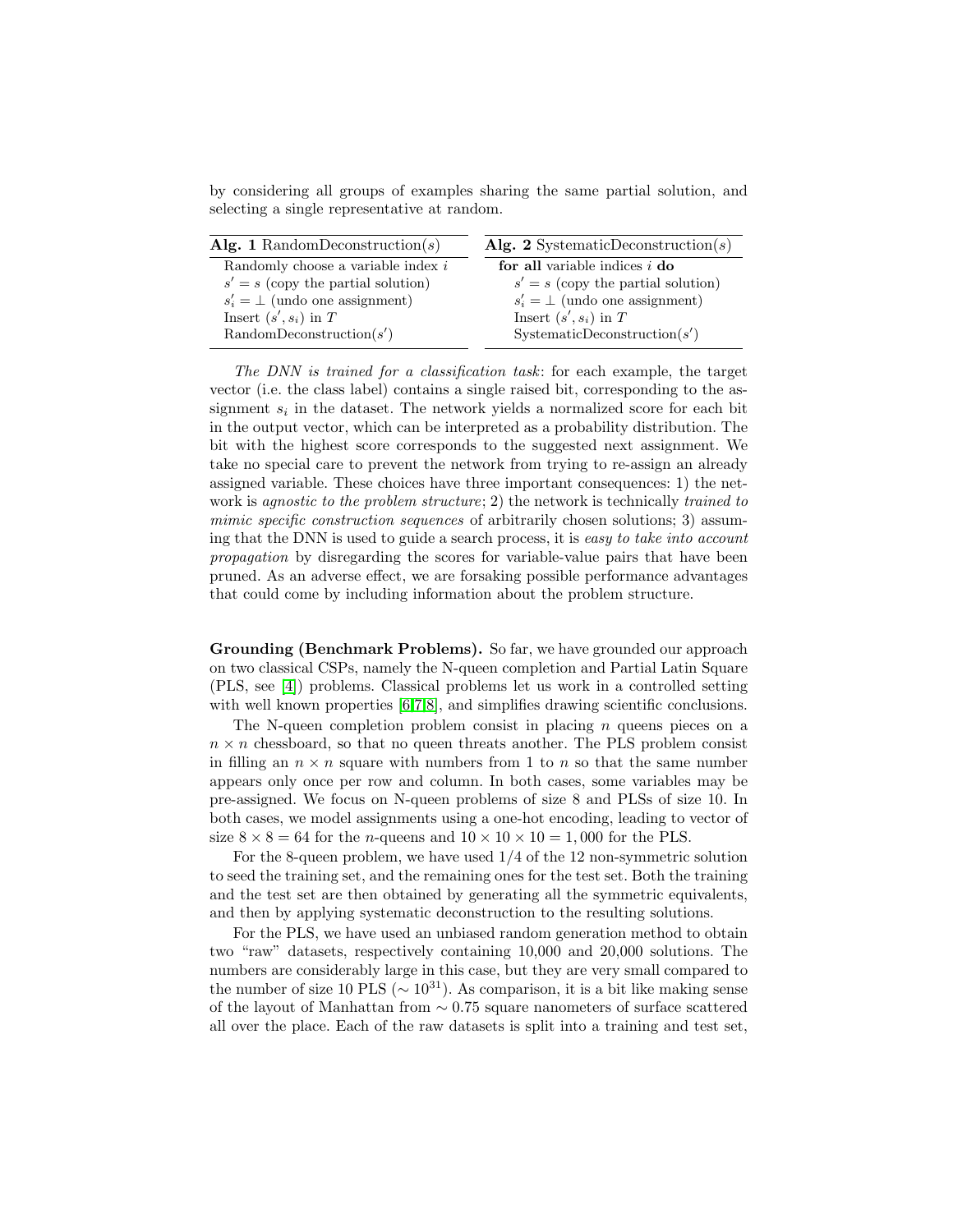containing respectively 1/4 and 3/4 of the solutions. The actual examples have then been obtained by random deconstruction.

Grounding (Networks and Training). Due to the impressive results obtained in computer vision tasks, we have chosen to use pre-activated Residual Networks [\[9](#page-9-10)[,5,](#page-9-11)[10\]](#page-9-12). We have adapted the architecture to use fully-connected layers rather than convolutional ones, as the latter are not well suited to deal with generic combinatorial problems.

We have trained the networks in a supervised fashion, using 10% of the examples (chosen at random) as a validation set. The loss function is the negative log-likelihood of the target class, with a 10−<sup>4</sup> L1 regularization coefficient. The choice of the network and training hyper-parameters has been made after an informal tuning. We have eventually settled for using the Adam [\[11\]](#page-9-13) optimizer, with parameters  $\beta_1 = 0.9$  and  $\beta_2 = 0.99$ . The initial learning rate  $\alpha_0$ , was progressively annealed through epochs with decay proportional to training epoch t, resulting in a learning rate  $\alpha = \frac{\alpha_0}{1+k \times t}$  with  $k = 10^{-3}$ . Training was stopped after there was no improvement on the validation accuracy for e epochs.

For the 8-queens problem we have used an initial layer of 200 neurons, than 100 residual blocks, each one composed by two layers of 500 and 200 neurons, and finally an output layer of 64 neurons, for a total of more than 200 layers. Batch optimization has been employed, using a initial learning rate of  $\alpha_0 = 0.1$ and a patience of  $e = 200$  epochs. Dropout [\[15\]](#page-9-14) has been applied to each input and hidden neuron with probability  $p = 0.1$ .

For the PLS problem, we have used a smaller network because of the bigger input/output vectors and the larger datasets would have required too much training time. Therefore we have used an initial layer of 200 neurons, then 10 residual blocks, each one composed by two layers of 300 and 200 neurons, and a final output layer of 1000 neurons, for a total of 22 layers. Mini-batch optimization has been employed, using shuffling in each epoch, using a initial learning rate of  $\alpha_0 = 0.03$  and a patience of  $e = 50$  epochs. Dropout has been applied to hidden neuron with probability  $p = 0.1$ . The size of the mini batch has been setted to 50,000 for the training on the 10k dataset and to 100,000 for the 20k dataset.

#### 3 Experimentation

We designed our experiments to address four main questions. First, we want to assess how well the DDNs are actually learning their designated task, i.e. to guess the "correct" assignment according to the employed deconstruction method. Second, we are interested in whether the DNNs learn to generate feasible assignments, no matter whether those are "correct" according to datasets. Third, assuming that the networks are actually learning something about the problem constraints, it makes sense to check whether some constraint types are learned better than others. Finally, we want to investigate whether using the DNNs to guide an actual tree search process leads to a reduction in the number of fails.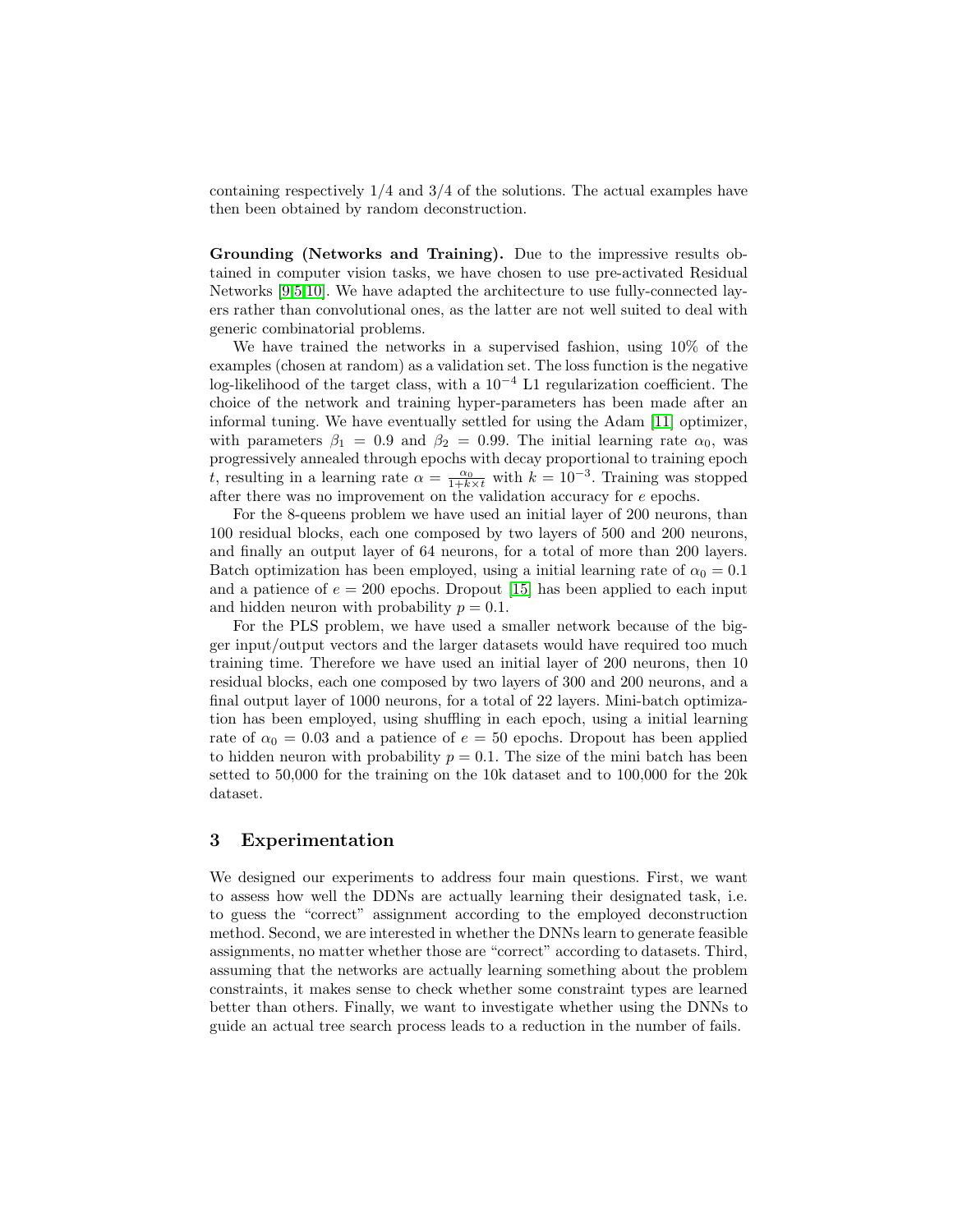

<span id="page-5-0"></span>Fig. 1. Accuracy on the training and test sets

Network Accuracy. Here we are interested in assessing the performance of our DNNs in their natural task, i.e. learning "correct" variable-value assignment, as defined by our deconstruction procedure. Figure [1](#page-5-0) shows the accuracy reached by our DNNs on both the training and the test sets, grouped by the number of pre-assigned variables in the example input. For comparison, random guessing would reach an accuracy of  $1/64 \simeq 0.015$  for the 8-queens and  $1/1,000$  for the PLS. There are three notable facts:

- 1. The accuracy is at least one order or magnitude larger than random guessing, but still rather low, in particular for the PLS; this suggest that the networks are not doing particularly well at the task they are being trained for.
- 2. Second, the accuracy on the test set if considerably lower than on the training set; normally this is symptomatic of overfitting, but in this case there is also a structural reason. The pruning in the last phase of dataset generation introduces a degree of ambiguity in our training: as an extreme case, for the same partial assignment, the training and the test set may report different "correct" assignments that cannot be both predicted correctly.
- 3. Third, the accuracy tends to increase with the number of filled cells. Having many filled cells means having very few feasible completions, and therefore it is more unlikely for the same instance to appear both in the test and train set with a different target. In this situation it is intuitively easier for the network to label a specific assignment as the "correct" one.

The third observation leaves an open question: while the small number of feasible completions can explain why the accuracy raises, it fails to explain the magnitude of the increase. The result would be much easier to explain by assuming that the DNN has somehow learned something about the problem constraints.

Feasibility Ratio. It makes sense to evaluate the ability of the DNNs to yield globally consistent assignments, even if those are not chosen as "correct", since this is our primary goal. Figure [2](#page-6-0) show the ratio of predictions of the DNNs (both on the training and test set) that could be expanded to full solutions. For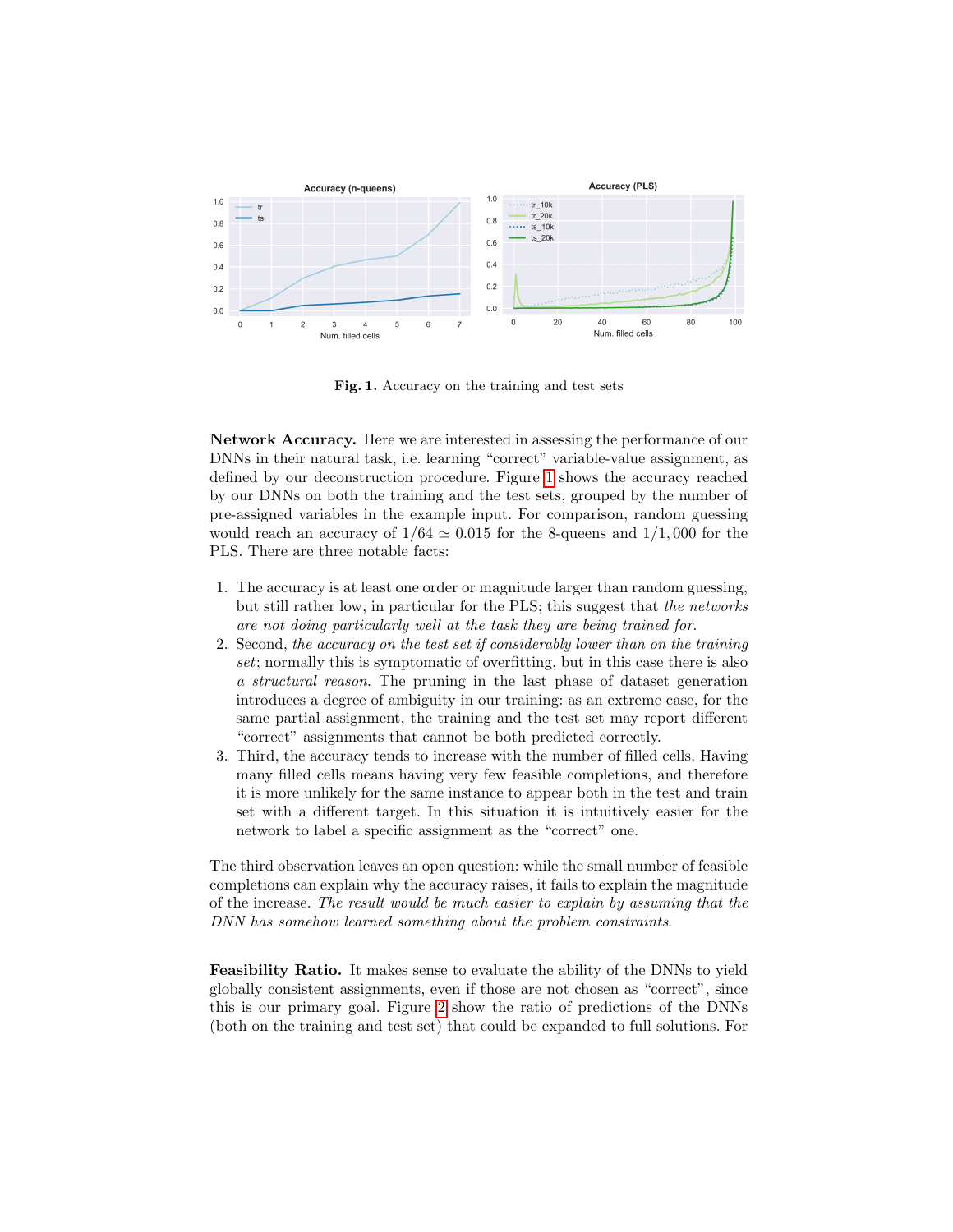

<span id="page-6-0"></span>Fig. 2. Feasibility ratios on the training and test sets

comparison, the figures report also the results that can be obtained by guessing at random on the test sets. There are three very relevant observations to make:

- 1. There is a striking difference between the accuracy values from Figure [1](#page-5-0) and the feasibility ratios.
- 2. Such discrepancy may be due to the fact that the more a partial solution is empty, the more are the feasible assignments that can be found even by guessing. However, the reported feasibility ratio are also significantly higher than the random baseline. This is hard to explain, unless we assume that the DNNs have somehow learned the semantic of the problem constraints.
- 3. The feasibility ratios for the PLS networks have a dip between 50 and 60 preassigned variables, and then tend to raise again. This is exactly the behavior that one would expect thank to constraint propagation: when many variables are bound many values are pruned and the number of available assignments is reduced. However, the DNNs at this stage do not rely on propagation at all. Even the higher accuracy from Figure [1](#page-5-0) is not enough to justify how much the feasibility rations tend to increase for almost full solutions. Assuming that the DNN has learned the problem constraints can explain the increase, but not so easily the dip.

Constraints Preference. Next, we have designed an experiment to investigate whether some constraints are handled better than others. We start by generating a pool of (partial) solutions by using the DNN to guide a randomized constructive heuristic. Given a partial solution, we use the DNN to obtain a probability distribution over all possible assignment, one of which is chosen randomly and performed. Starting from an empty solution, the process is repeated as many times as there are variables, and relies on our low-level, bit vector, representation of the partial solution. As a consequence, at the end of the process there may be variables that have been "assigned multiple times", and therefore also unassigned variables. We have used this approach to generate 10,000 solutions for each DNN, and for comparison we have done the same using a uniform distribution.

Once we have such a pool of partial solution, we count the average degree of violation of each abstract problem constraints, e.g. the number of rows with mul-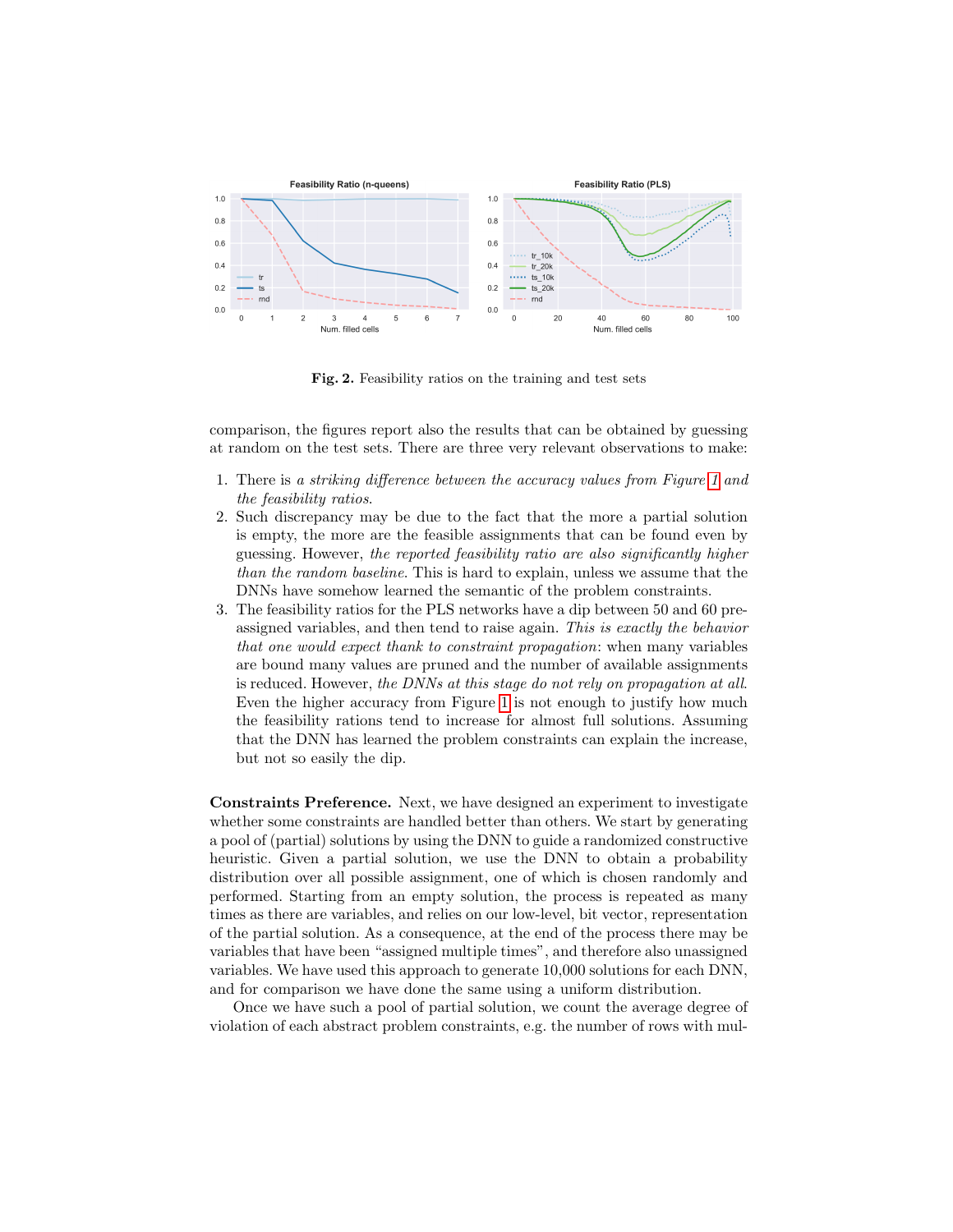

<span id="page-7-0"></span>Fig. 3. Average violations on the two problems

tiple queens. Each quantity is then normalized over the corresponding maximum (i.e. the number of row/columns, or the number of variables). Looking at the average violations for the random baseline intuitively tells the natural difficulty of satisfying a constraint type. Comparing such values with those of the DNN allows to evaluate how well the DNN is faring.

As reported in Figure [3,](#page-7-0) for the N-queens problem the network gets much closer to feasibility than the random baseline and all problem constraints are handled equally well. For the PLS problem, the DNNs violates the row and column constraints significantly more than the random baseline, but they also tend to leave fewer variable unassigned. There is a logic correlation between these two values, since assigning more variables increases the probability to violate a row or a column constraint.

Guiding Tree Search. Finally, we have tried using our DNNs to guide a Depth First Search process for the Partial Latin Square<sup>[1](#page-7-1)</sup>. In particular, we always make the assignment with the largest score, excluding bounded variables and values pruned by propagation.

We employ a classic CP model for the PLS (one finite domain variable per cell), and use the GAC AllDifferent propagator for the row and column constraint. We compare the results of the two DNNs with those of heuristic that pick uniformly at random both the variable and the value to be assigned. Given that our research is at a early stage, we have opted for a simple (but inefficient) implementation relying on the Google or-tools python API: for this reason we focus our evaluation on the number of fails. As a benchmarks, we have sampled 4,000 partial solutions from the 20k training and test set, at the complexity peak. All instances have been solved with a cap at 10,000 fails.

The results of this experimentation are reported in Figure [4,](#page-8-0) using box plots. Apparently, the DNN trained on the 10k dataset is more efficient than the random baseline, but the opposite holds for the one trained in the 20k dataset. This

<span id="page-7-1"></span> $^{\rm 1}$  The 8-queens problem is too easy to provide meaningful measurements.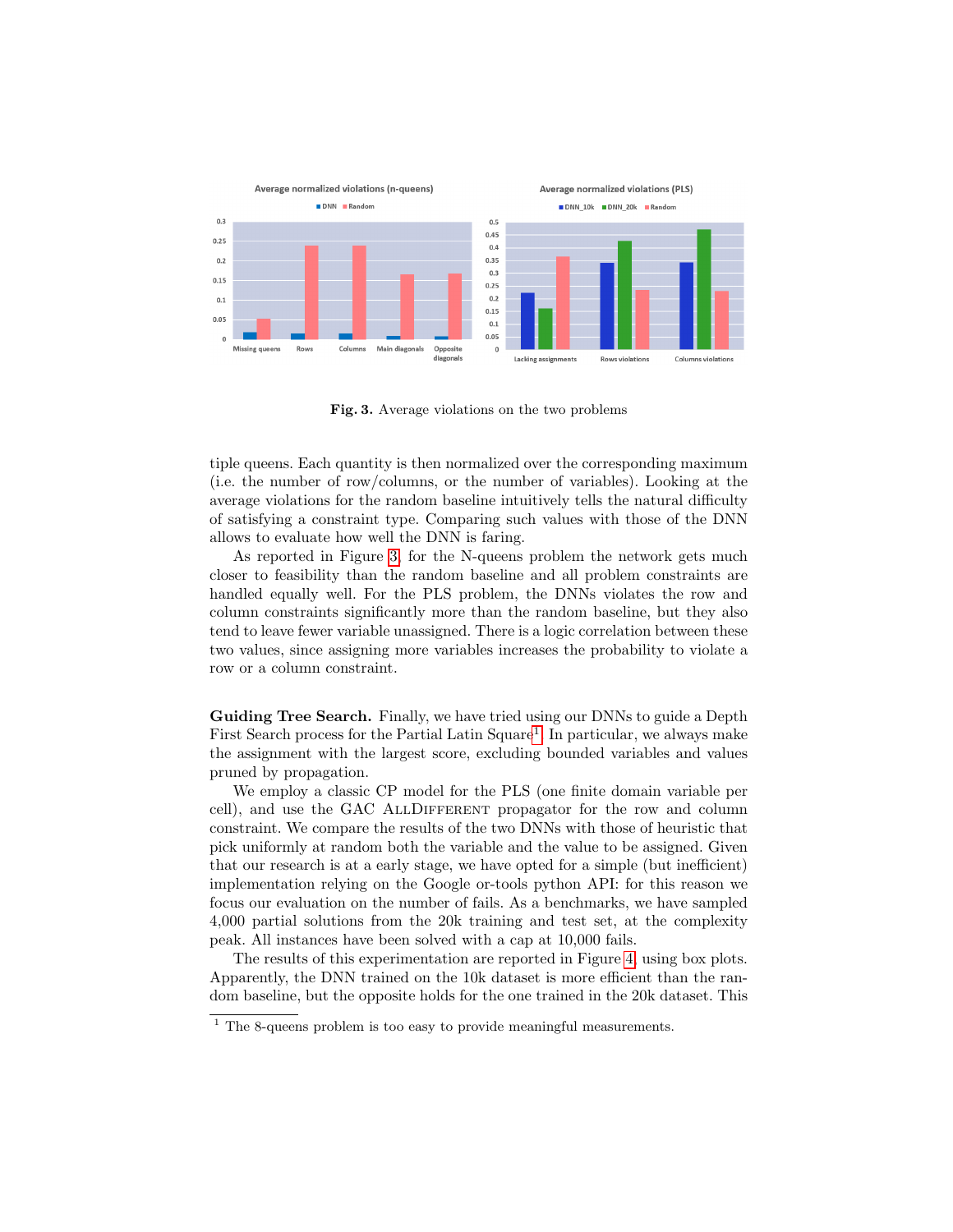

<span id="page-8-0"></span>Fig. 4. Distribution of the number of fails on the train and test sets. At the top of each box we report the number of times the fail cap was reached.

matches the results obtained in our analysis of violated constraints, but not those obtained for the feasibility ratio. We suspect however that explaining the performance (and obtaining practical speed-up) will require to take into account the complex trade-off making choice that are likely feasible, and recovering quickly from the inevitable mistakes. This is a well know open problem in Constraint Programming, that we plan to tackle as part of future work.

## 4 Conclusions

We have performed a prelimiary investigation to understand whether DNNs can learn how to solve combinatorial problems. We have adopted a general setup, totally agnostic to the problem structure, and we have trained the networks on arbitrarily chosen solution construction sequences.

Our experimentation has provided evidence that, despite having low accuracy at training time, a DNN can become capable of generating globally consistent variable-value assignments. This cannot be explained assuming that the networks only mimic the assignment sequences in the training set, but it compatible with the hypothesis that the DNNs have learned something about the problem structure. The networks do not seem to favor any abstract constraint in particular, suggesting that what they are learning does not match our usual understanding of CSPs. When used for guiding a search process, our DNNs have provided mixed results, highlighting that achieving performance improvements may require to deal more explicitly with the peculiarities of a specific solution technique (e.g. constraint propagation).

This research line is still at an early stage: there are considerable overheads that make practical applications still far, and the method is currently limited to problems of fixed size, a problem that maybe could be solved using only convolutional layers. However, we believe the approach to have enough potential to deserve further investigation.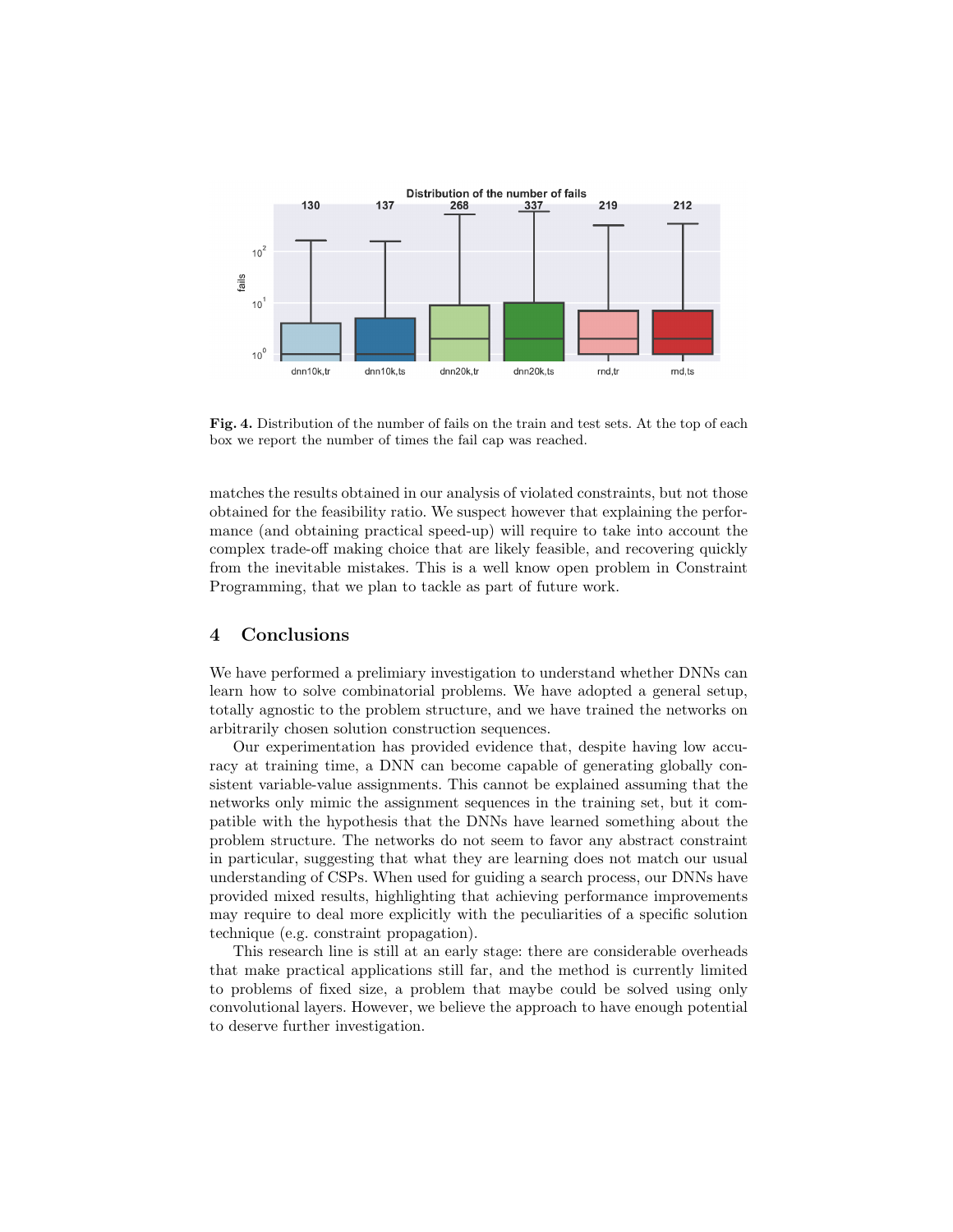#### References

- <span id="page-9-3"></span>1. Adorf, H.M., Johnston, M.D.: A discrete stochastic neural network algorithm for constraint satisfaction problems. In: 1990 IJCNN International Joint Conference on Neural Networks. pp. 917–924 vol.3 (June 1990), [https://doi.org/10.1109/](https://doi.org/10.1109/IJCNN.1990.137951) [IJCNN.1990.137951](https://doi.org/10.1109/IJCNN.1990.137951)
- <span id="page-9-5"></span>2. Bouhouch, A., Chakir, L., Qadi, A.E.: Scheduling meeting solved by neural network and min-conflict heuristic. In: 2016 4th IEEE International Colloquium on Information Science and Technology (CiSt). pp. 773–778 (Oct 2016), [https:](https://doi.org/10.1109/CIST.2016.7804991) [//doi.org/10.1109/CIST.2016.7804991](https://doi.org/10.1109/CIST.2016.7804991)
- <span id="page-9-1"></span>3. Chesani, F., Galassi, A., Lippi, M., Mello, P.: Can deep networks learn to play by the rules? a case study on nine men's morris. IEEE Transactions on Games 10(4), 344–353 (Dec 2018), <https://doi.org/10.1109/TG.2018.2804039>
- <span id="page-9-6"></span>4. Colbourn, C.J.: The complexity of completing partial latin squares. Discrete Applied Mathematics 8(1), 25 – 30 (1984), [http://www.sciencedirect.com/](http://www.sciencedirect.com/science/article/pii/0166218X84900751) [science/article/pii/0166218X84900751](http://www.sciencedirect.com/science/article/pii/0166218X84900751)
- <span id="page-9-11"></span>5. Ebrahimi, M.S., Abadi, H.K.: Study of residual networks for image recognition. CoRR abs/1805.00325 (2018), <http://arxiv.org/abs/1805.00325>
- <span id="page-9-7"></span>6. Gent, I.P., Jefferson, C., Nightingale, P.: Complexity of n-queens completion. Journal of Artificial Intelligence Research 59, 815–848 (2017), [https://doi.org/10.](https://doi.org/10.1613/jair.5512) [1613/jair.5512](https://doi.org/10.1613/jair.5512)
- <span id="page-9-8"></span>7. Gomes, C.P., Selman, B., Crato, N.: Heavy-tailed distributions in combinatorial search. In: Principles and Practice of Constraint Programming - CP97, Third International Conference, Linz, Austria, October 29 - November 1, 1997, Proceedings. pp. 121–135 (1997), <https://doi.org/10.1007/BFb0017434>
- <span id="page-9-9"></span>8. Gomes, C.P., Selman, B., Kautz, H.A.: Boosting combinatorial search through randomization. In: Proceedings of the Fifteenth National Conference on Artificial Intelligence and Tenth Innovative Applications of Artificial Intelligence Conference, AAAI 98, IAAI 98, July 26-30, 1998, Madison, Wisconsin, USA. pp. 431–437 (1998), <http://www.aaai.org/Library/AAAI/1998/aaai98-061.php>
- <span id="page-9-10"></span>9. He, K., Zhang, X., Ren, S., Sun, J.: Deep residual learning for image recognition. In: 2016 IEEE Conference on Computer Vision and Pattern Recognition (CVPR). pp. 770–778 (June 2016), <https://doi.org/10.1109/CVPR.2016.90>
- <span id="page-9-12"></span>10. He, K., Zhang, X., Ren, S., Sun, J.: Identity mappings in deep residual networks. In: Leibe, B., Matas, J., Sebe, N., Welling, M. (eds.) Computer Vision – ECCV 2016. pp. 630–645. Springer International Publishing, Cham (2016), [https://doi.](https://doi.org/10.1007/978-3-319-46493-0_38) [org/10.1007/978-3-319-46493-0\\_38](https://doi.org/10.1007/978-3-319-46493-0_38)
- <span id="page-9-13"></span>11. Kingma, D.P., Ba, J.: Adam: A method for stochastic optimization. CoRR abs/1412.6980 (2014), <http://arxiv.org/abs/1412.6980>
- <span id="page-9-0"></span>12. LeCun, Y., Bengio, Y., Hinton, G.E.: Deep learning. Nature 521(7553), 436–444 (2015), <https://doi.org/10.1038/nature14539>
- <span id="page-9-4"></span>13. Lee, J.H.M., Leung, H.F., Won, H.W.: Extending genet for non-binary csp's. In: Proceedings of 7th IEEE International Conference on Tools with Artificial Intelligence. pp. 338–343 (Nov 1995), <https://doi.org/10.1109/TAI.1995.479651>
- <span id="page-9-2"></span>14. Lombardi, M., Milano, M., Bartolini, A.: Empirical decision model learning. Artificial Intelligence 244, 343 – 367 (2017), [https://doi.org/10.1016/j.artint.](https://doi.org/10.1016/j.artint.2016.01.005) [2016.01.005](https://doi.org/10.1016/j.artint.2016.01.005), combining Constraint Solving with Mining and Learning
- <span id="page-9-14"></span>15. Srivastava, N., Hinton, G., Krizhevsky, A., Sutskever, I., Salakhutdinov, R.: Dropout: A simple way to prevent neural networks from overfitting. Journal of Machine Learning Research 15, 1929–1958 (2014), [http://jmlr.org/papers/v15/](http://jmlr.org/papers/v15/srivastava14a.html) [srivastava14a.html](http://jmlr.org/papers/v15/srivastava14a.html)